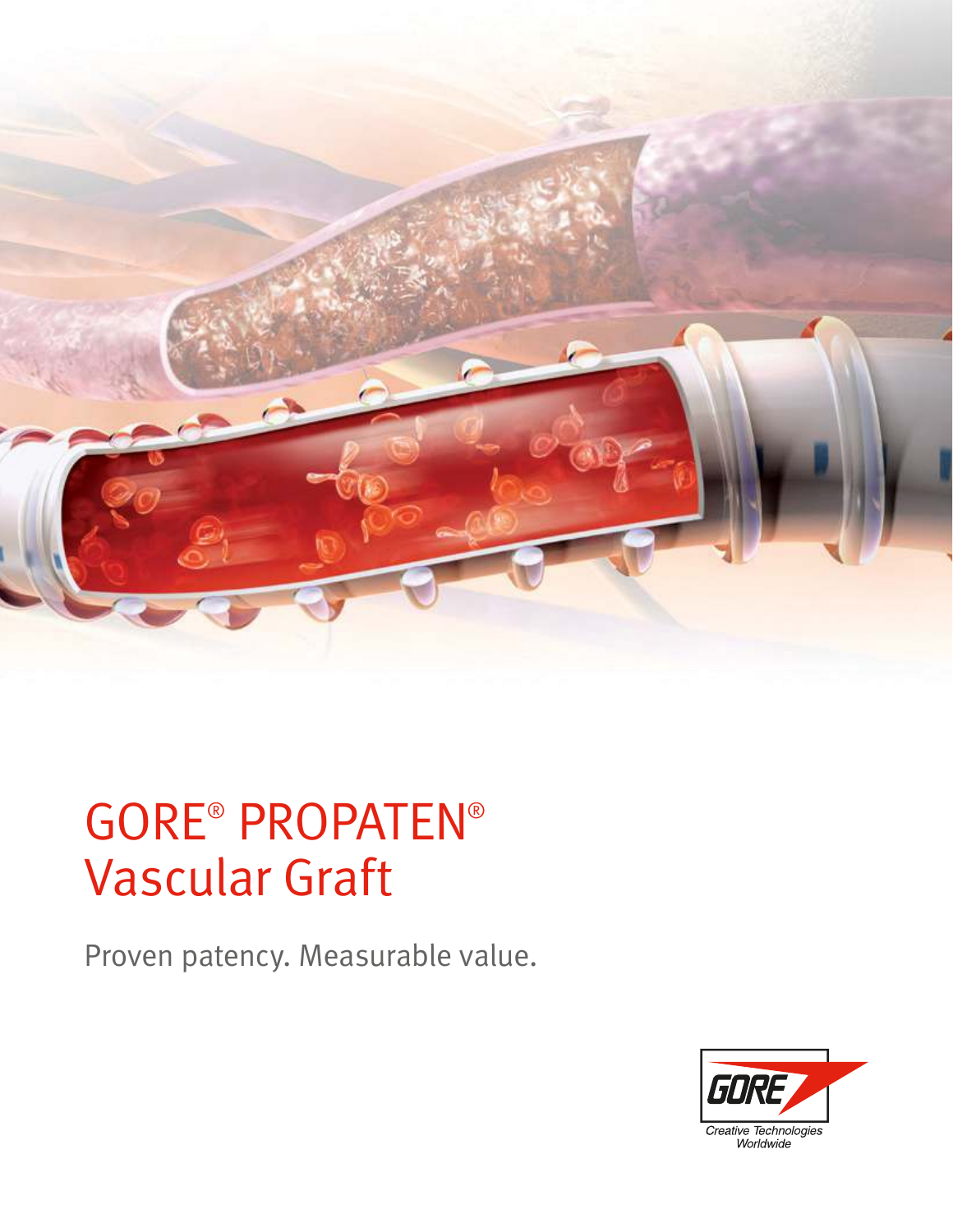## Strength of leadership



### GORE® PROPATEN® Vascular Graft

A leading prosthetic vascular graft for lower extremity revascularization, specifically designed to reduce the risk of acute graft thrombotic failure. With more than a decade of strong performance that includes improving outcomes and reducing interventions, this longstanding bypass graft helps deliver both proven clinical and economic value for patients and hospitals.

### See the proof at **goremedical.com/eu/propaten**

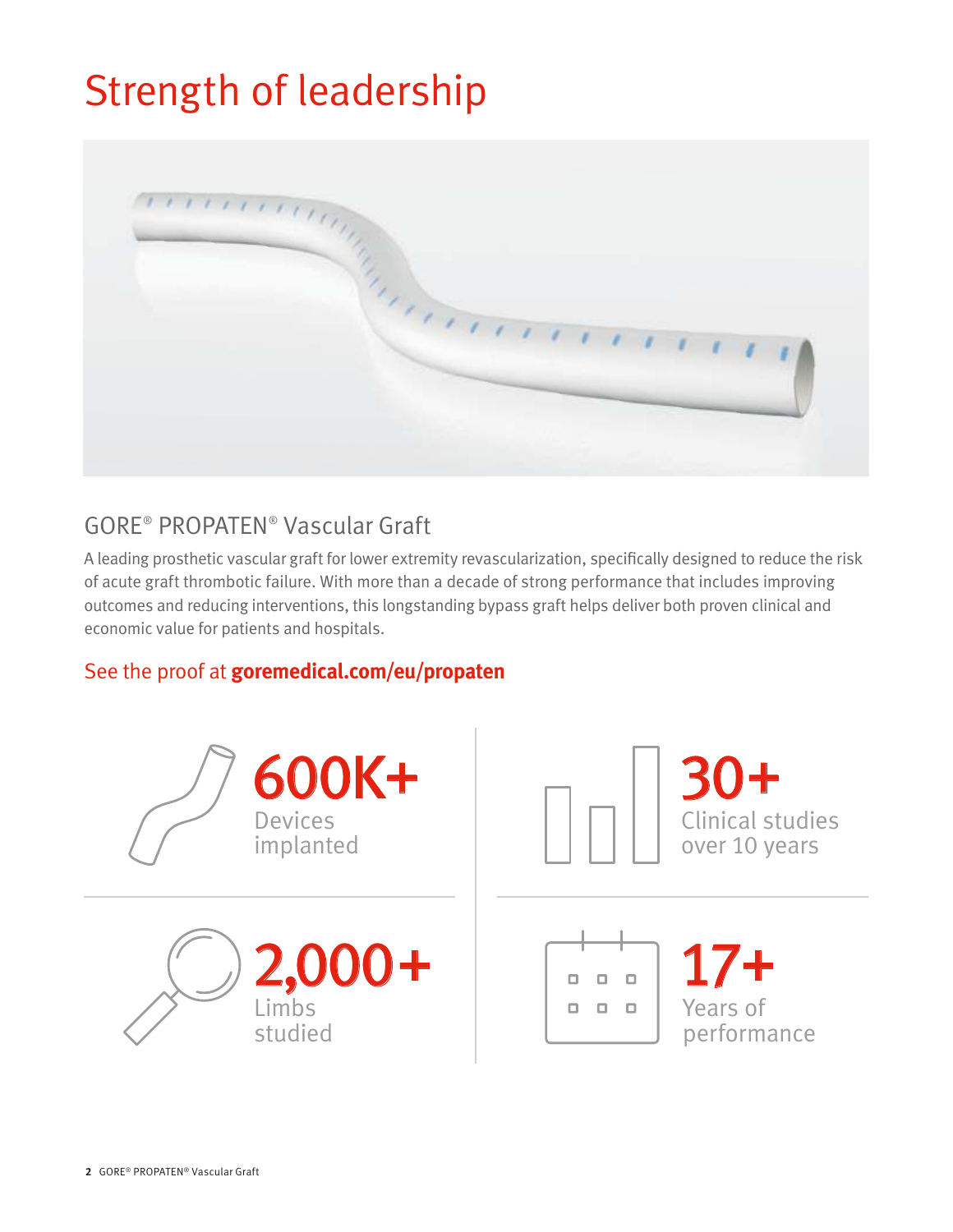## A decade of performance

#### GORE® PROPATEN® Vascular Graft

#### **Above-knee bypass primary patency**



#### GORE® PROPATEN® Vascular Graft **Below-knee bypass primary patency**



\* Overall weighted average primary patency is based on data from 15 peer-reviewed publications meeting pre-determined inclusion criteria. Visit propatenperformance.com to see inclusion<br>criteria, explore the data, and see

† Data not reported.

Study size (N) reflects the initial cohort size of the study.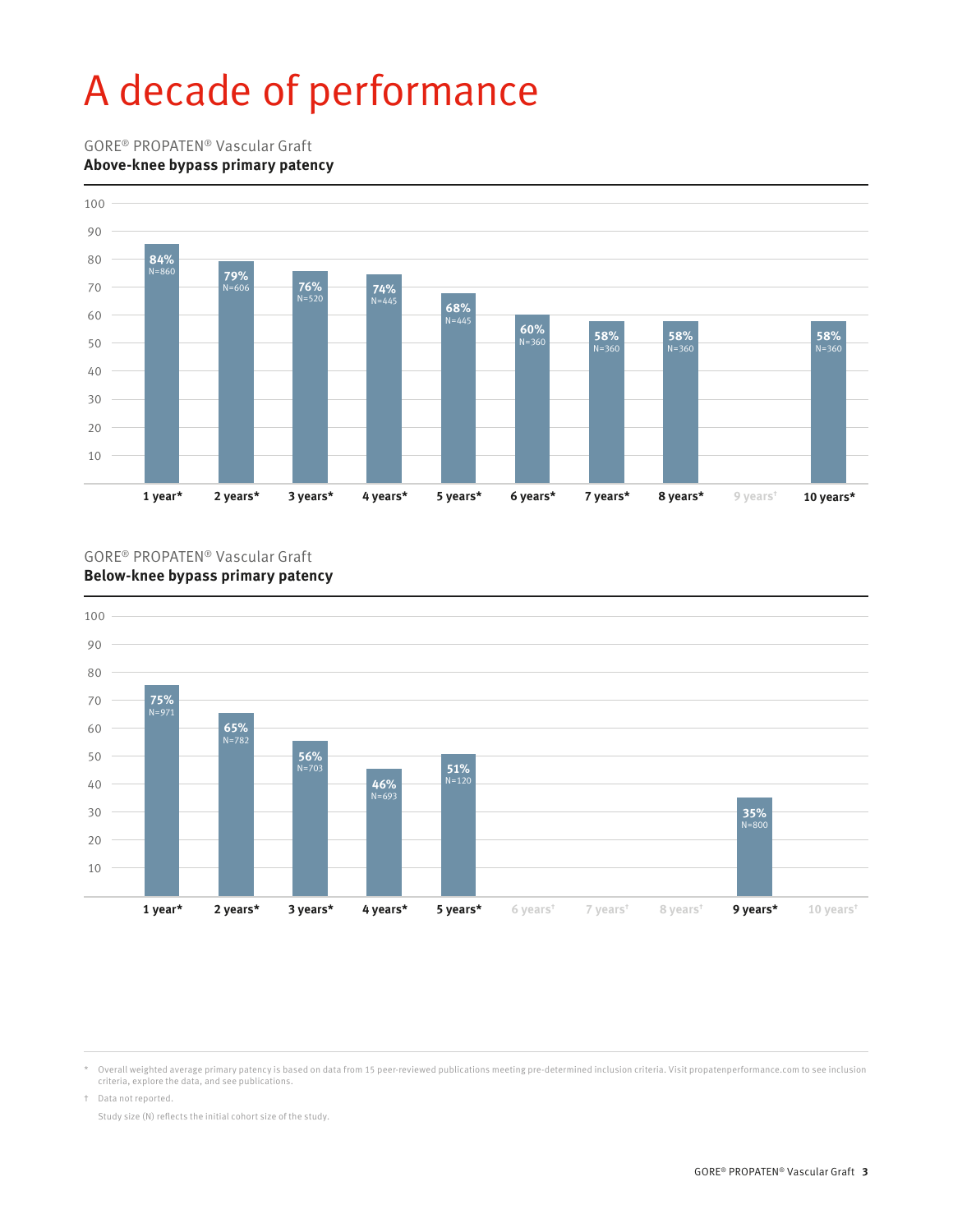## Proven patency

By substantially reducing acute graft thrombosis within hours after implantation, the CBAS Heparin Surface on the GORE® PROPATEN® Vascular Graft provides clinical benefits that standard ePTFE grafts do not. 1

| $(\downarrow)$ Fewer occlusions           | 50% reduction in risk of graft occlusion compared to<br>standard ePTFE in critical limb ischemia (CLI) patients. <sup>2</sup>                     |
|-------------------------------------------|---------------------------------------------------------------------------------------------------------------------------------------------------|
| $\bigcap_{n=1}^{\infty}$ Improved patient | Higher primary and secondary patency, and higher limb<br>salvage for below-knee bypass compared to standard<br>ePTFE from 1-3 years. <sup>3</sup> |

### Improved clinical outcomes

#### **Primary patency**



#### **Secondary patency**



#### **Limb salvage**



**GORE® PROPATEN® Vascular Graft<sup>3</sup>Standard ePTFE<sup>3</sup>**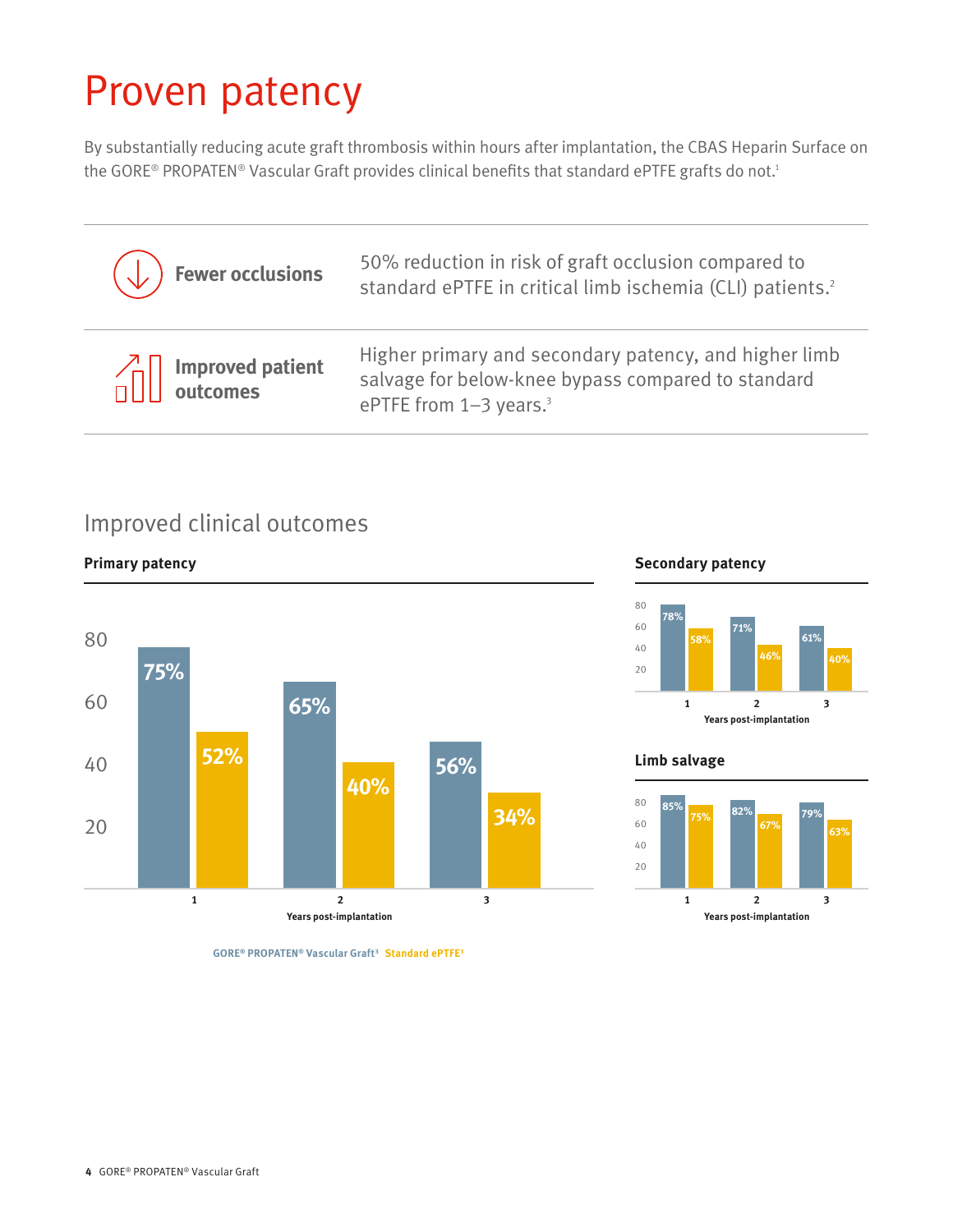#### **long-term value Below-knee cumulative amputation-free survival \***

**GORE® PROPATEN® Vascular Graft**





\* Based on the 3-year published clinical performance and economic model.

Amputation-free survival (avoided loss of limb or life) is the average reported mortality rate for standard ePTFE and the average reported amputation rates for standard ePTFE and GORE® PROPATEN® Vascular Graft.<sup>4</sup>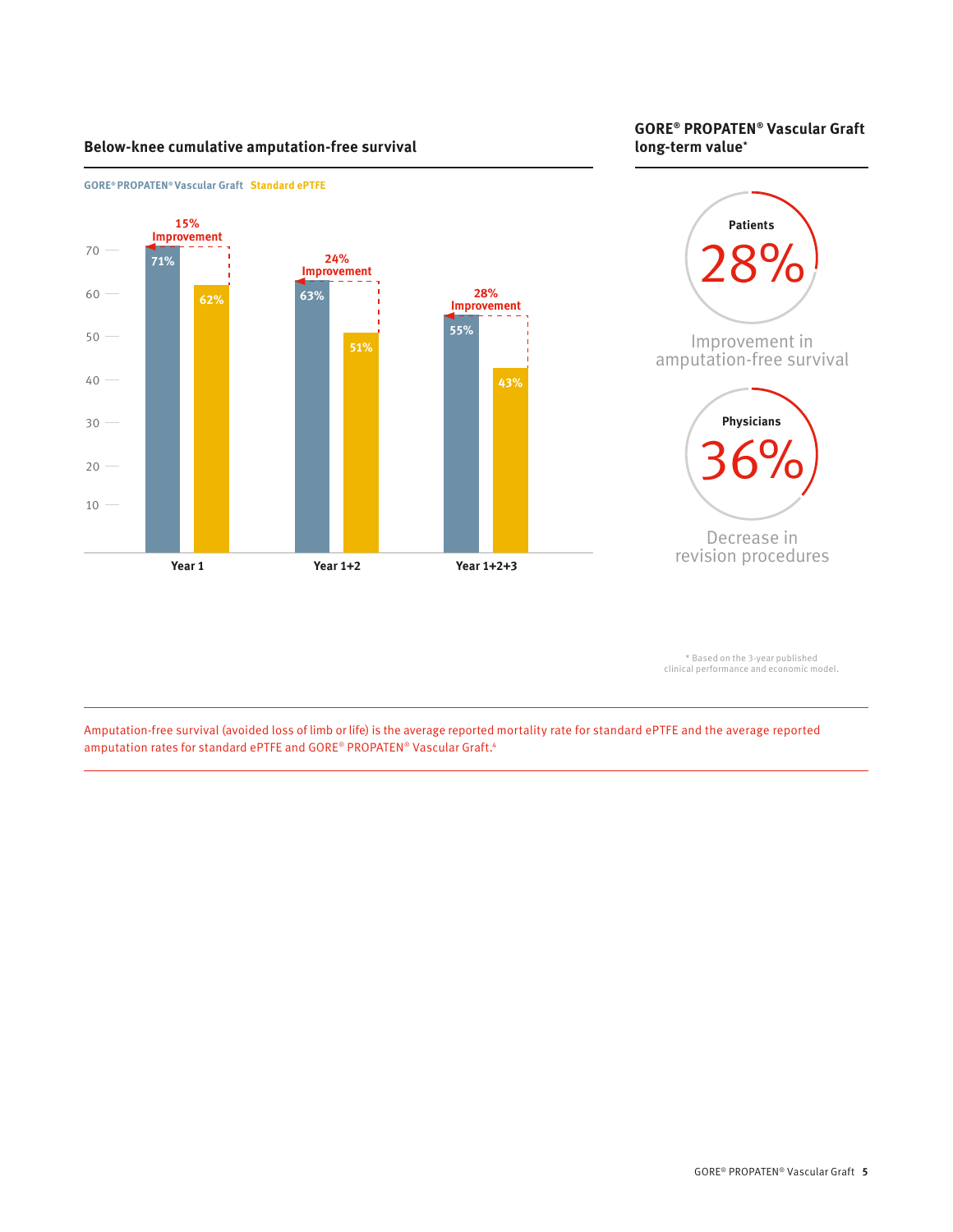## Lasting thromboresistance. Proven technology.\*

### CBAS Heparin Surface

The CBAS Heparin Surface of the GORE® PROPATEN® Vascular Graft consists of a proprietary covalent end-point bond that preserves the active site, thus retaining heparin's anticoagulant activity.

| <b>Proven heparin<br/>availability</b>      | Performance-ready heparin active site. <sup>4,6</sup>                                                        |
|---------------------------------------------|--------------------------------------------------------------------------------------------------------------|
| <b>Proven heparin<br/>bioactivity</b>       | Unmatched, persistent ability to take up antithrombin. <sup>1,5</sup>                                        |
| <b>Proven lasting<br/>thromboresistance</b> | Improved surface hemocompatibility resulting from<br>heparin availability and bioactivity. <sup>1, 4-7</sup> |

The CBAS Heparin Surface of a 3 mm diameter GORE® PROPATEN® Vascular Graft (top) remains free of thrombus, while the 3 mm diameter control ePTFE graft (bottom) is covered with thrombus in an acute two-hour in vivo canine carotid artery interposition model.

#### **In vivo canine carotid artery interposition model**

**GORE® PROPATEN® Vascular Graft**



**Standard ePTFE**



\* CBAS Heparin Surface. W. L. Gore & Associates Web site. https://www.goremedical.com/eu/cbas/references. Accessed September 25, 2019.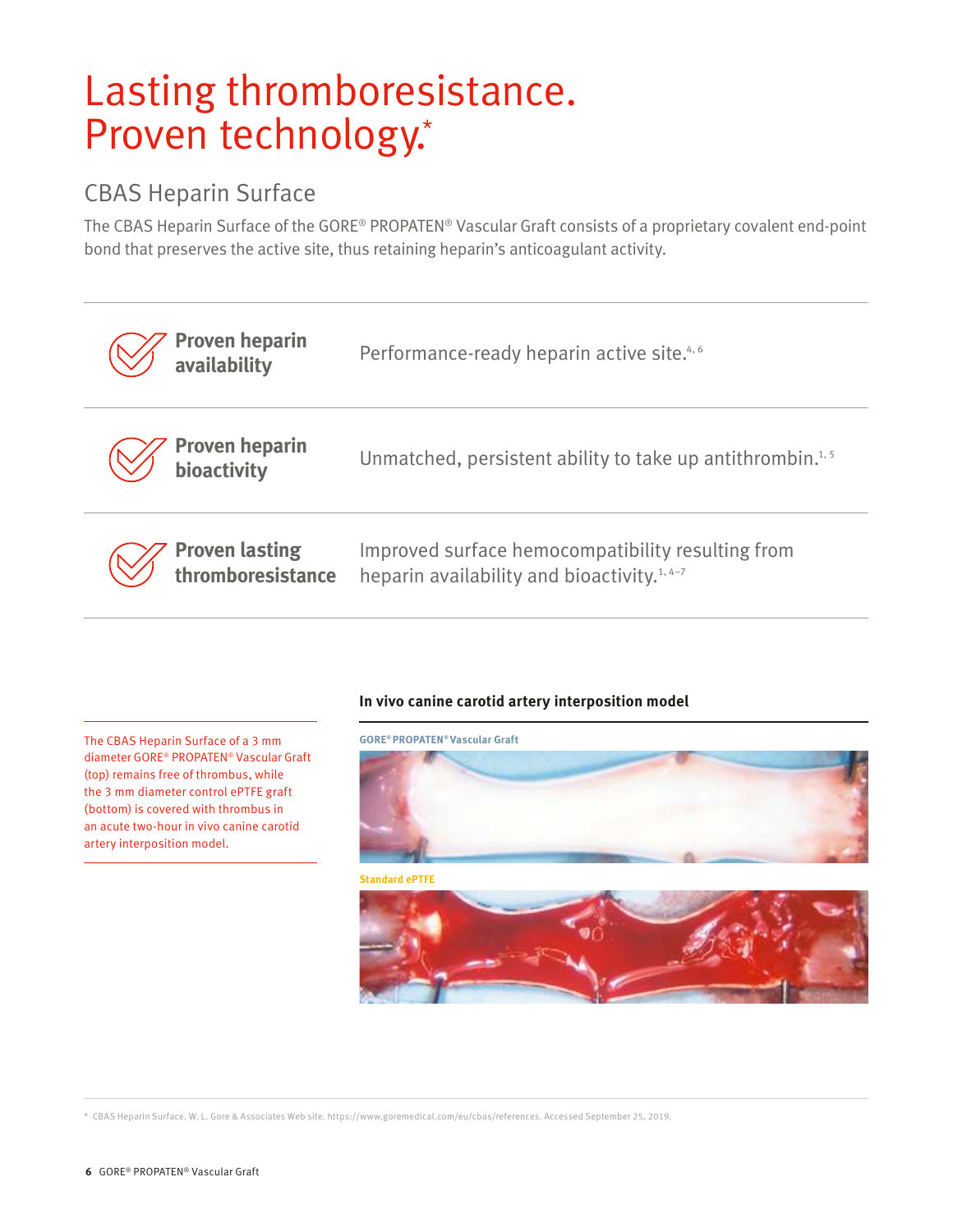#### **Sustained heparin bioactivity<sup>8</sup>**





#### **8 Years (Explant after 2,939 days)**

Heparin bioactivity detected above the level required for thromboresistance in a 8-year human explant. No adherent thrombus was found.

- Femoral to posterior tibial bypass with polyester Linton patch.
- Distal anastomosis occluded.

#### **Proprietary covalent end-point bonding**



Covalent end-point bonding allows the heparin to extend into the bloodstream, keeping the active site bioavailable, unlike a non-permanent bond that can be washed away in the bloodstream.

#### **Mechanism of action**



- **A.** Bioactive site of the heparin molecule enables antithrombin to bind thrombin.
- **B.** When antithrombin binds to thrombin, a neutral AT-T complex is formed.
- **C.** Neutral AT-T complex detaches from the heparin molecule.
	- Active site becomes available to again bind antithrombin.

The anticoagulant function of heparin is dependent on the bioavailability of an active site within the molecule.

Some methods of covalent heparin bonding damage and/ or obstruct the active site, and hence destroy heparin's anticoagulant activity.

### Visit **goremedical.com/eu/cbas** to learn more